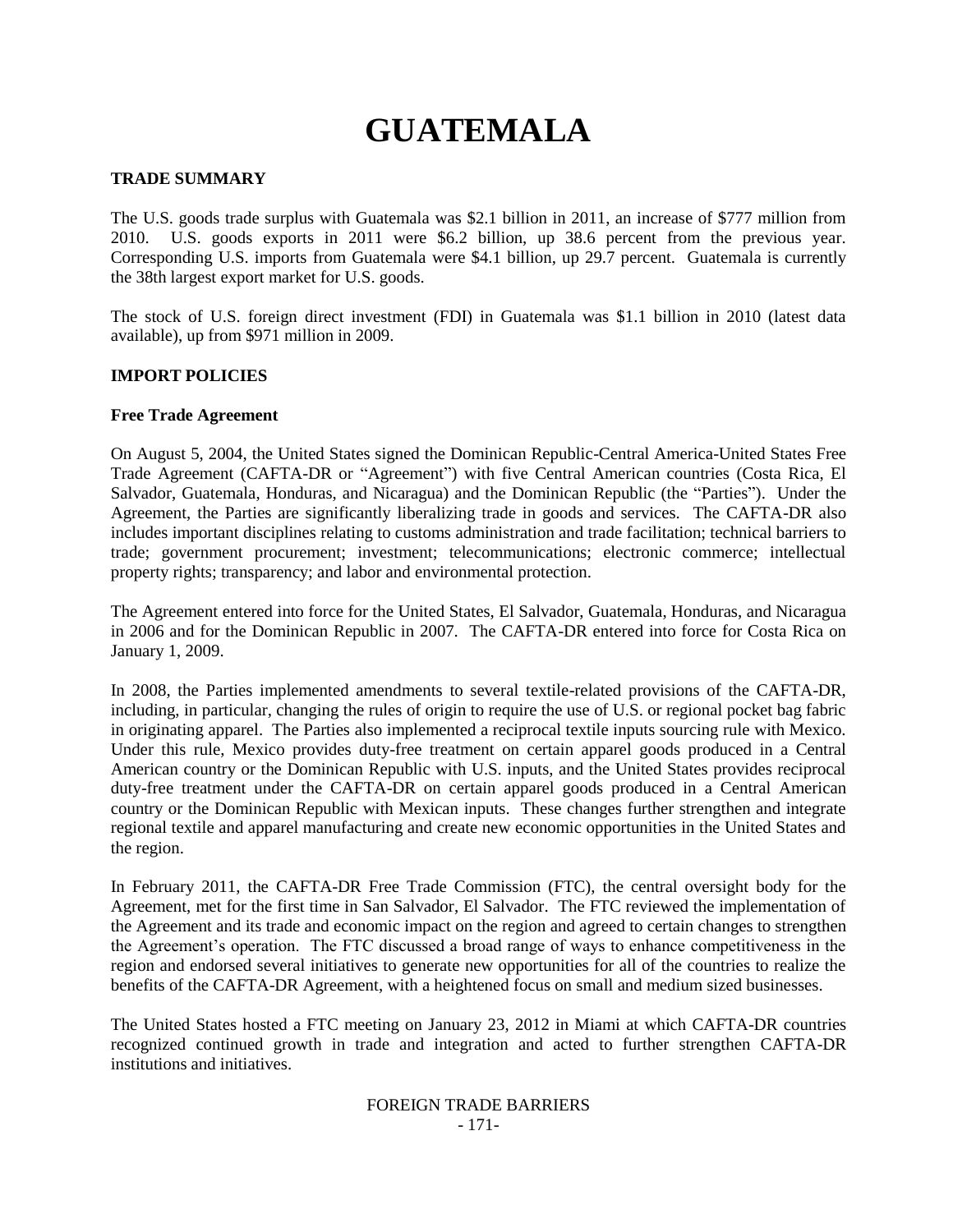### **Tariffs**

As a member of the Central American Common Market, Guatemala applies a harmonized external tariff on most items at a maximum of 15 percent with some exceptions.

Under the CAFTA-DR, however, 100 percent of U.S. industrial trade will enter Guatemala duty free by 2015. Nearly all textile and apparel goods that meet the Agreement's rules of origin now enter Guatemala duty free and quota free, promoting new opportunities for U.S. and regional fiber, yarn, fabric, and apparel manufacturing companies.

Under the CAFTA-DR, more than half of U.S. agricultural exports now enter Guatemala duty free. Guatemala will eliminate its remaining tariffs on nearly all agricultural products by 2020 (2023 for rice and chicken leg quarters and 2025 for dairy products). For certain products, tariff-rate quotas (TRQs) permit some duty-free access for specified quantities during the tariff phase out period, with the duty-free amount expanding during that period. Guatemala will liberalize trade in white corn through expansion of a TRQ, rather than by tariff reductions.

#### **Nontariff Measures**

Under the CAFTA-DR, all CAFTA-DR countries, including Guatemala, committed to improve transparency and efficiency in administering customs procedures, including the CAFTA-DR rules of origin. The CAFTA-DR countries also committed to ensuring greater procedural certainty and fairness in the administration of these procedures, and agreed to share information to combat illegal trans-shipment of goods.

U.S. companies have raised concerns that the Guatemalan customs authority has not provided adequate advance notice regarding administrative changes in documentation requirements for imported shipments, such as information needed on certifications of origin. The United States raised this issue with the customs authority and received assurances that future changes will be communicated in advance and will be available on the tax and customs website: [http://portal.sat.gob.gt/sitio/.](http://portal.sat.gob.gt/sitio/) However, in 2010, Guatemala began reviewing some imports from prior years and assessing duties and penalties for certifications of origin that were deemed to have been improperly completed, despite the lack of advance notice of requirements. U.S. companies continued to raise concerns in 2011 about the procedures imposed by the Guatemalan government regarding certification of origin under CAFTA-DR. These procedures have sometimes led to the denial of preferential tariffs under the CAFTA-DR and other penalties. The United States continues to raise these customs-related issues with Guatemalan authorities.

#### **GOVERNMENT PROCUREMENT**

The CAFTA-DR requires that procuring entities use fair and transparent procurement procedures, including advance notice of purchases and timely and effective bid review procedures, for procurement covered by the Agreement. Under the CAFTA-DR, U.S. suppliers are permitted to bid on procurements of most Guatemalan government entities, including government ministries and state-owned enterprises, on the same basis as Guatemalan suppliers. The anticorruption provisions of the Agreement require each government to ensure under its domestic law that bribery in matters affecting trade and investment, including in government procurement, is treated as a criminal offense or is subject to comparable penalties.

#### FOREIGN TRADE BARRIERS -172-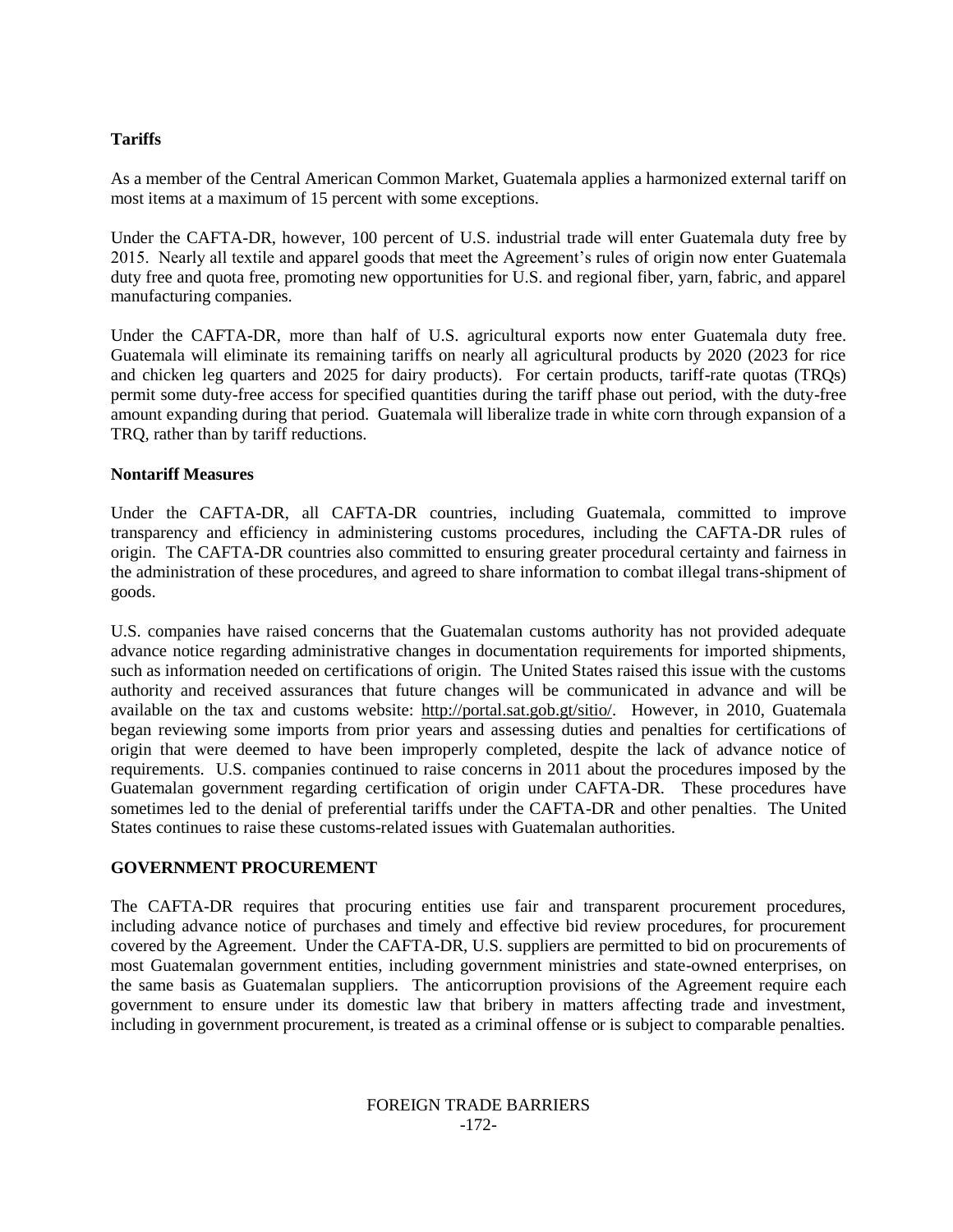In 2009, the Guatemalan Congress approved reforms to the Government Procurement Law, which simplified bidding procedures, eliminated the fee previously charged to suppliers for bidding documents, and provided an additional opportunity for suppliers to raise objections to the bidding process. Foreign suppliers must submit their bids through locally registered representatives, a process that can place foreign bidders at a competitive disadvantage.

Some U.S. companies have complained that the procurement process is not transparent, especially when the government makes a direct purchase. The government has canceled some direct purchases after complaints from interested bidders.

Guatemala is not a signatory to the WTO Agreement on Government Procurement**.**

## **EXPORT SUBSIDIES**

Under the CAFTA-DR, Guatemala may not adopt new duty waivers or expand existing duty waivers that are conditioned on the fulfillment of a performance requirement (*e.g.*, the export of a given level or percentage of goods). However, under the CAFTA-DR, Guatemala was permitted to maintain such measures through December 31, 2009, provided that it maintained the measures in accordance with its obligations under the WTO Agreement on Subsidies and Countervailing Measures. The U.S. Government is working with the Guatemalan government in an effort to ensure compliance with its CAFTA-DR obligations.

Guatemala provides tax exemptions to investors in free trade zones and maintains duty drawback programs aimed mainly at garment manufacturing and assembly operations or "*maquiladoras*" (firms that are permitted to operate outside a free trade zone and still receive tax and duty benefits). The Law for the Promotion and Development of Export Activities and Drawback provides tax and duty benefits to companies that import over half of their production inputs/components and export their completed products. Investors in this sector are granted a 10 year exemption from both income taxes and the Solidarity Tax, which is Guatemala's temporary alternative minimum tax. Additionally, companies are granted an exemption from payment of tariffs and value-added taxes on imported machinery, and a one year suspension (extendable to a second year) of the same tariffs and taxes on imports of production inputs and packing material. Taxes are waived when the goods are re-exported.

## **INTELLECTUAL PROPERTY RIGHTS PROTECTION**

Guatemala was listed on the Watch List in the 2011 Special 301 report. The United States recognized Guatemala"s efforts to increase enforcement actions, highlighting the efforts of the intellectual property rights (IPR) prosecutor and the increase in raids, seizures, and corresponding convictions of IPR violators. However, inadequate resources for the IPR prosecutor's office were noted as an area of concern. The report highlighted the need for continued efforts to implement Guatemala"s obligations under the CAFTA-DR, including those to ensure that proper resources are available for its enforcement activities, to achieve improved coordination among enforcement agencies, and to concentrate its enforcement efforts on manufacturers of pirated and counterfeit goods.

The United States will continue to monitor Guatemala"s implementation of its IPR obligations under the CAFTA-DR.